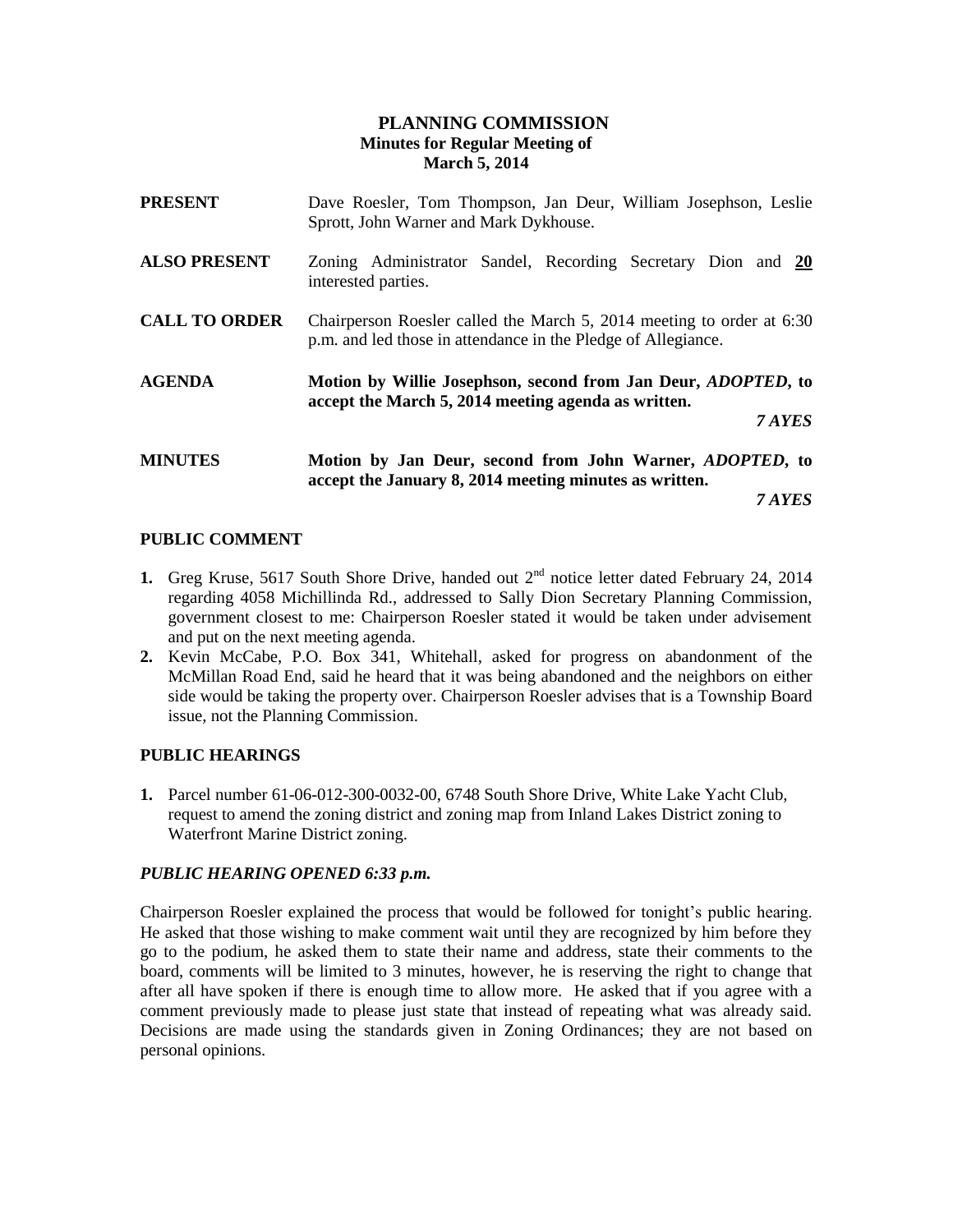Zoning Administrator Sandel gave brief explanation of reason for request, they have swimming pool, meeting room, docks, and his opinion is the Waterfront Marine District fits and the Future Land Use Map shows as such.

# **CORRESPONDENCE**

**1. Paul Kuipers and Kelly Dausey, 6757 South Shore Drive**, seeking clarification on several things to help them as property owners facing the WLYC to understand the potential impact of the change on our property value and neighboring aesthetics.

Ryan Briegel, spoke on behalf of the White Lake Yacht Club, he advised they are not planning on tearing down the existing club and rebuilding. They want a contingency plan in case of fire, etc. He asked that any other questions be referred to Brad VanBergen of Winberg Construction, Inc. regarding this request.

# *PUBLIC HEARING CLOSED 6:40 p.m.*

# **COMMISSIONER COMMENTS**

Commissioner Thompson advises he believes the White Lake Yacht Club didn't get included in the Waterfront Marina District when South Shore Marina did because it was a club not a business. If this zone change request is approved he believes the existing uses must be documented as bench mark/starting point.

Commissioner Deur asks how do the Uses Permitted by Right and the Uses Permitted by Special Land Use in the Waterfront Marina fit currently. He understands only so many docks are allowed for so many feet of frontage, do they meet this currently? What are they now, a Use by Right or Use by Special Land Use? Zoning Administrator Sandel states they are legal nonconforming now and would be in either district. Commissioner Deur agrees with Commissioner Thompson for the need of a bench mark/starting point of the existing uses.

Commissioner Warner asked if this would be spot zoning. Zoning Administrator Sandel advises no it would not; it's already on the Future Land Use Map as Waterfront Marine District.

Commissioner Sprott asked why they need a contingency plan, they could rebuild on the same footprint. Zoning Administrator Sandel advised they could not build on same footprint because of handicap requirements.

Chairperson Roesler asked if they will still be legal nonconforming if changed to the Waterfront Marine District. Zoning Administrator Sandel advises, yes, if they want to do anything else they would need to come to the Planning Commission, of all the zoning districts the Waterfront Marine District is the best fitting.

Commissioner Deur states there is some logic because of the Future Land Use Map; however, he has concerns about Special Land Use provisions that may be already there that would normally have to go to the Planning Commission for approval. He stated he had spoken with Attorney Even and he would like to review this further before a decision is made.

Motion by Jan Deur, second from John Warner, *ADOPTED*, to *TABLE,* until the next meeting giving the attorney time to review.  *7 AYES*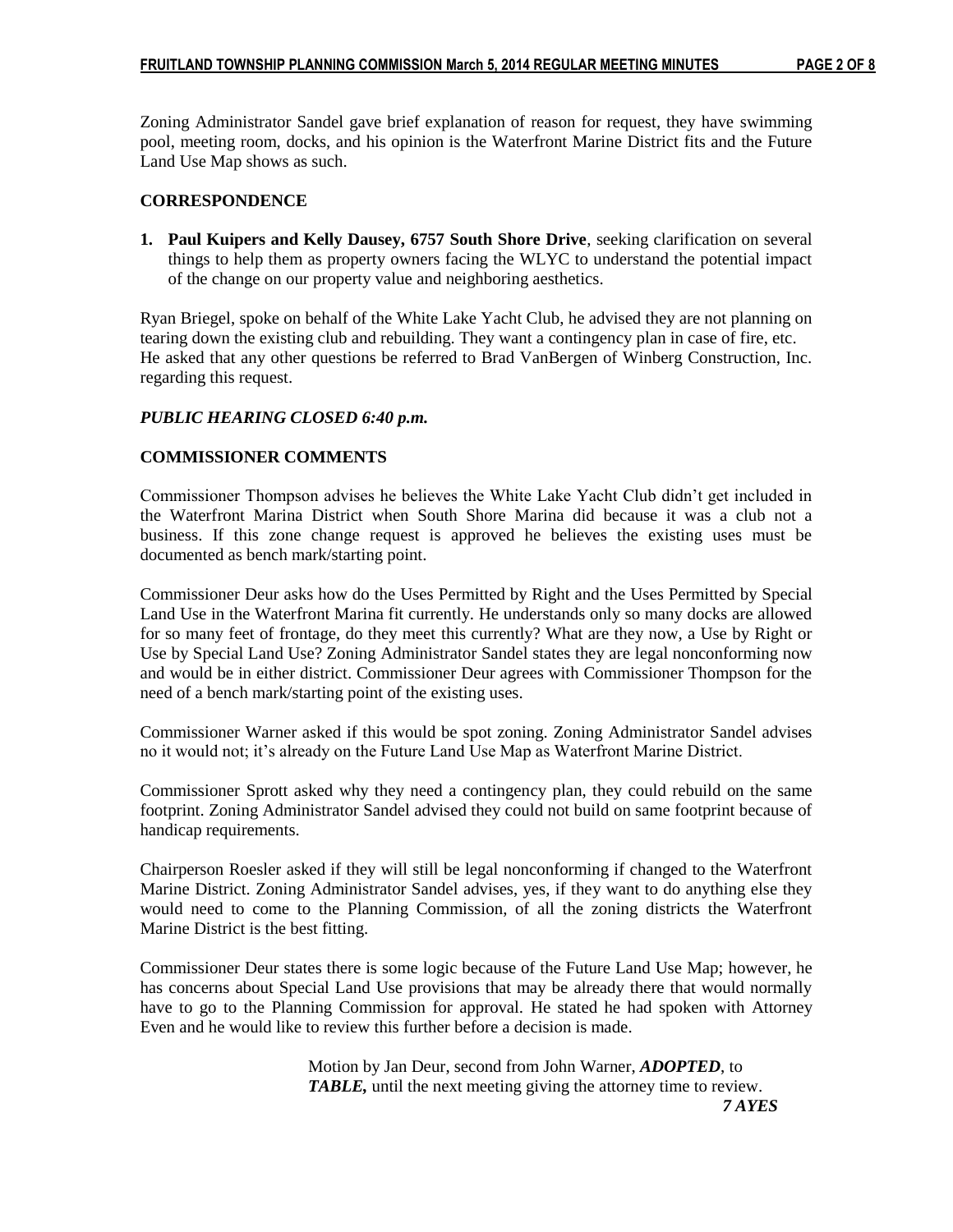**2.** Parcel number 61-06-013-100-0017-00, 5207 Scenic Drive, Parkland Acquisition Three **1.** LLC, request for Site Plan Review to replace fire damaged building which has since been demolished.

# *PUBLIC HEARING OPENED 6:54 p.m.*

Zoning Administrator Sandel advised of errors on the site plan submitted with the application for Site Plan Review. Parcel number 61-06-013-100-0010, 5271 Scenic Drive needs to be added as it is part of the proposed plan; the site plan also indicates the zoning district is the Inland Lakes District; it is in the Lake Michigan Shoreline District. The Muskegon County Road Commission and Muskegon Conservation District have responded, however, we have not heard from the Muskegon County Health Department, Muskegon County Drain Commissioner or White Lake Fire Authority.

Mr. Jon Rooks, Parkland Acquisition Three LLC, explained this property was available for sale for a number of years, the fire happened, they purchased it and researched what was the best plan and what steps were needed to restore the property to what it was and upgrade some other buildings also. He stated they need to meet the DEQ requirements, they need to be 80' from the bluff, and the former lodge was not, he is proposing to rotate the buildings allowing 40% to still be within the old footprint of the former lodge and meeting the 80' from the bluff. He also said the DEQ has a requirement that no structure can be bigger than 3,499 square foot, thence, the proposal to replace the former lodge with two three story buildings, each building containing four 4 bedroom rental units. Each building will provide a 2 stall garage below with three levels above. The basement/garages will have at least 50% below grade. He is working concurrently with an environmental consultant to apply for necessary MDEQ permits. The drive has been modified to accommodate the new buildings and parking will be provided utilizing existing site parking with new spaces as shown on the preliminary site plan. Mr. Rooks said there will be no further development now or in the future. He said they took neighbors' complaints about old owners and tried to propose something other than a bar and restaurant. His proposed plan also indicates the improvement of 11 other buildings, he does not want to make them bigger; however, he wants to add kitchens which would make them single family rentals. They would use these as weekly rentals; they would be easier to maintain, etc.

### **PUBLIC COMMENT**

- **1. Tracy Mahoney-Knoth, 5230 Scenic Drive,** she is also speaking on her parents behalf, Richard & Darlene Mahoney who reside at 5214 Scenic Drive, letter dated March 3, 2014 was read citing concerns with water issues like they had in 2000, not enough time to respond to notice sent, the proposed plan does not conform to the "grandfathered" use, **opposed**.
- **2. David Bossenbroek, 900 3rd Street,** representing Crampton Properties and Michillinda Beach Association, asks if the non-conforming use is going to change, appears they want to make changes, cites concerns with water issues, impact of septic systems with added kitchens and bathrooms, is the use being expanded or diminished, are existing cottages year round now? Are they planning to be?
- **3. Dennis Hughes, 5333 Scenic Drive, owner of the White Duck Market,** states wells did get sucked dry, however, it was the DEQ's fault not the owners fault, he believes that the Michillinda Beach Association has more density than the lodge property, he does not believe they should be asked to scale down the proposed plans, it would be unfair, it should be given a chance, **supports**.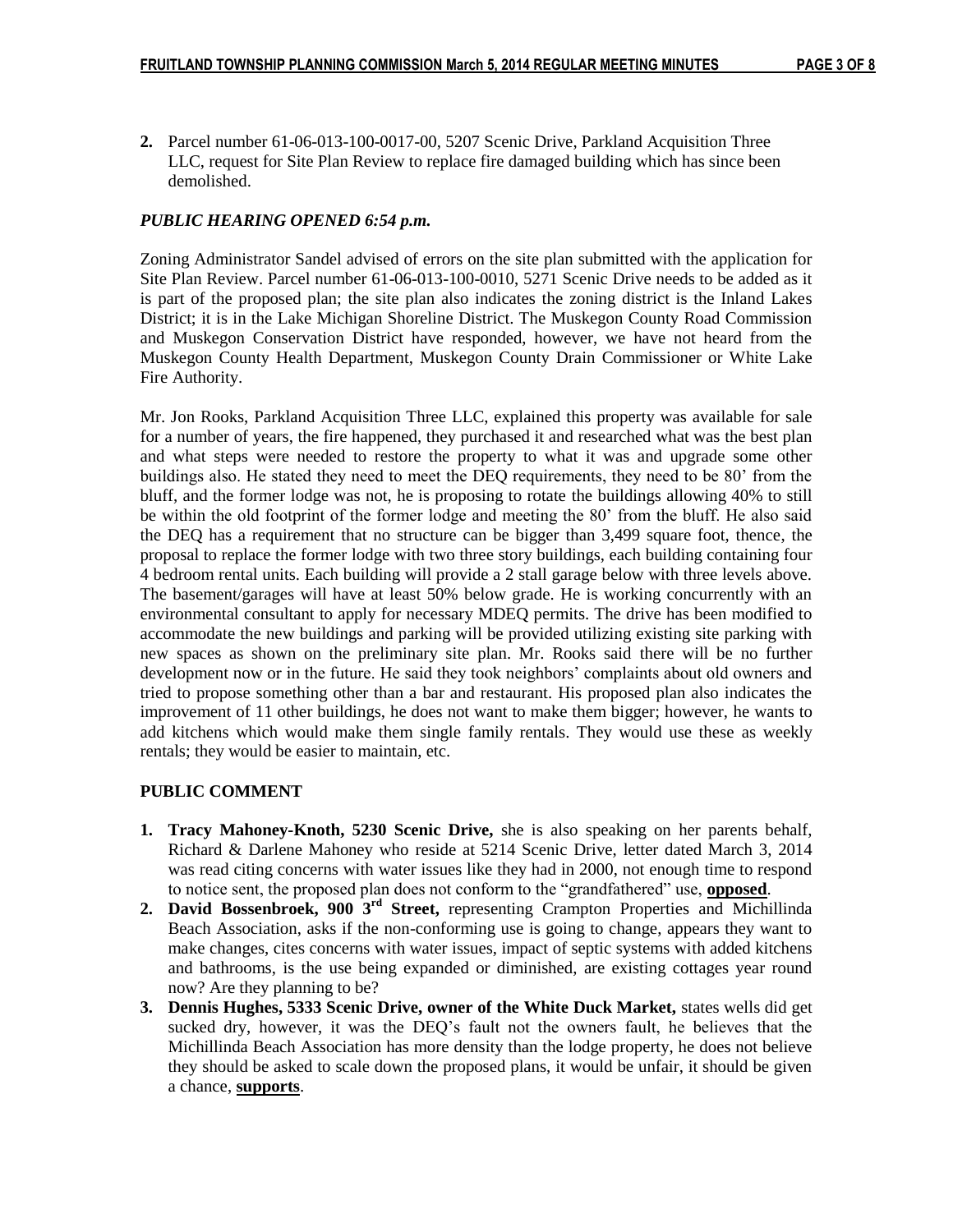### **CORRESPONDENCE - EMAILS**

- **1. Thomas R. & Mary T. Barry, 5262 Scenic Drive,** requesting that the Planning Commission table this proposal until the following criteria is completed: 1) The developer be required to submit a complete environmental impact survey approved by the Environmental Protection Agency, State of Michigan, The Muskegon County Health Department, the Muskegon County Road Commission, The Muskegon County Drain Commission and the Fruitland Township Board, 2) A property density study be approved showing the usage does not exceed current zoning limits which were seasonal and now are changing to year-round, 3) Meetings should be held at a time when neighbors are in residence for their input to be heard, in closing stated this ill-conceived plan could develop a potential 22 residences on a property that is zoned for 3 residences, this violates every code long held by Fruitland Township.
- **2. David & Kathy Twardock, 5161 Scenic Drive,** states that prior to the fire, the property was operating as a non-conforming use consisting of a lodge with common areas, a restaurant and commercial kitchen. The proposal does not restore the prior non-conforming use nor does it move the property toward the conforming residential zoning, rather it consists of high density residential development and the conversion of existing non-residential buildings into residential buildings. The inclusion and addition of multiple kitchens is clear evidence that these are residential units, not restoration of the Lodge. This is in violation of the Township zoning ordinance which requires restoration of the non-conforming use or redevelopment in a conforming manner. The proposal further suggests that the residential units will be rented. Effectively the new use will be rental apartments on the shores of Lake Michigan. This is clearly not within the scope of the required zoning, **opposed**.
- **3.** Mr. & Mrs. Don Huntington, 5129 Scenic Drive, requests to determine the environmental impact of the proposed changes, cited concerns of the impact on the local water table and septic situation.
- **4. Katrina Veerhusen, 5009 Scenic Drive,** states she has carefully reviewed Mr. Rooks proposed development and finds them lacking in specificity. Believes they were given little if any information as to the possible occupancy of the property if the plan is approved. Stated that Mr. Rooks says the structure that burned had 17 units and that his proposed new buildings would contain a total of 8 units, but each of those 8 units would contain 4 bedrooms, for a total of 32 bedroom, presumably sleeping at least 2 person each, for a minimum of 64 people at full occupancy. By contrast, they have no information regarding the number of beds or size of the previous 17 units. Given the concerns about the water table in the Michillinda area in recent years she believes it is essential for the Commission and the Lodge neighbors be provided more detailed information with respect to the number of guests the Lodge property may be hosting under the terms of the Rooks' proposal as well as something more than Mr. Rooks' opinion that the water supply will not be impacted, there are also traffic and noise issues attendant to the number of overnight guests which may be on the property on any given night, requests the Commission consider continuing the hearing on Mr. Rooks' proposal until June 1, 2014 or later because the Michillinda Beach Lodge Association cottages are literally uninhabitable and all of the owners, are residing elsewhere.
- **5. Anne S. Martin, 5081 Scenic Drive,** requests the commission demonstrate utmost competency in understanding plan details, a genuine sensitivity to the surrounding neighborhood, and an impressive commitment to making the right decision regardless of persuasion or popularity regarding the current and future proposals to rejuvenate the property at Michillinda Beach Lodge. The development must be measured within the code as written which has proven effective to properly restrict overly ambitious property use.
- **6. Peter Veerhusen, 5009 Scenic Drive,** believes the proposed plans are intentionally vague to give a lot of wiggle room as far as future development goes, states this location never should have segued into commercial use due to the low and tenuous water table and the rural and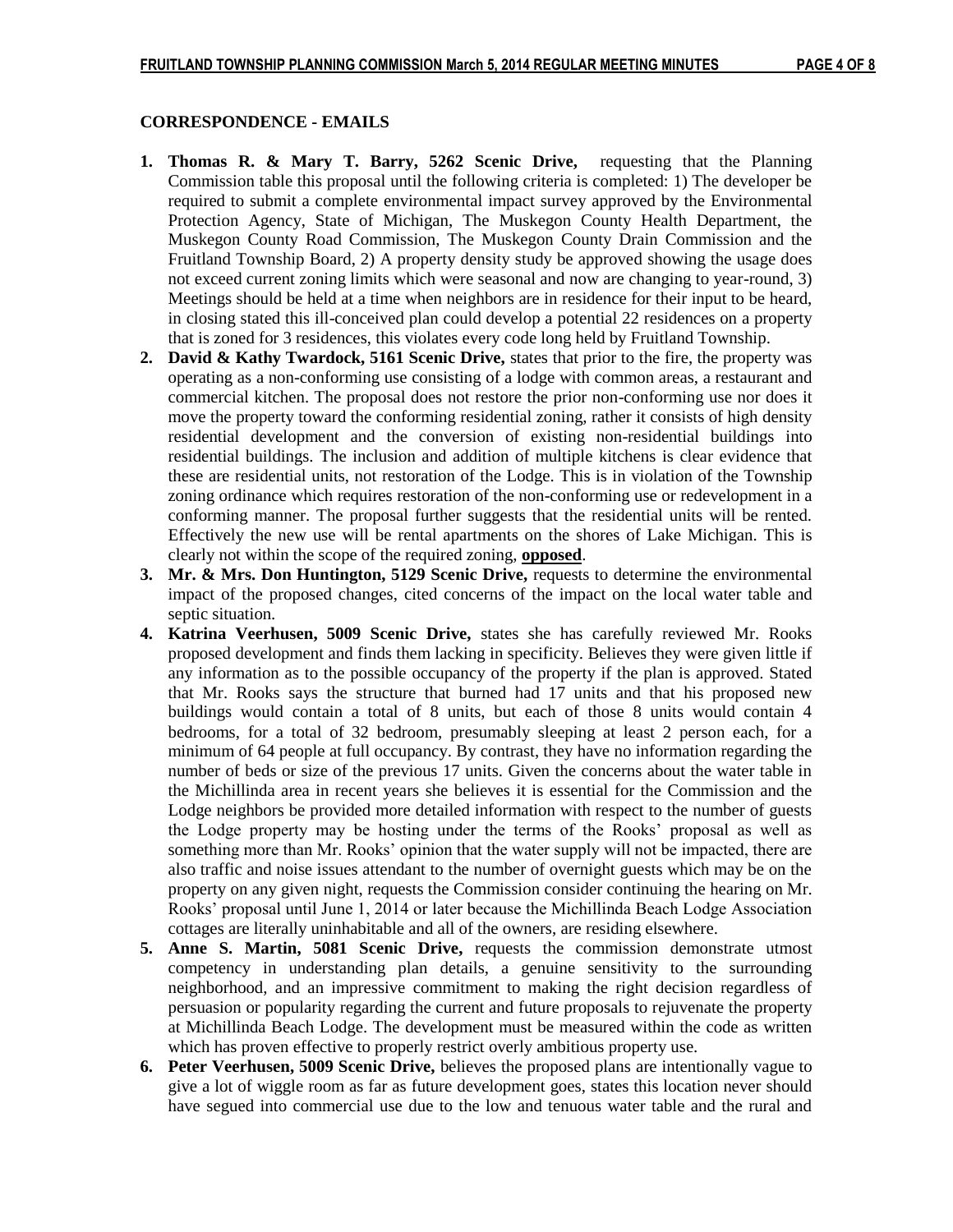residential nature of the locale, urges the most conservative and restrictive approach taken in permitting this property for any sort of hospitality use.

Mr. Rooks stated he is proposing less than ½ as many units and that the burden of kitchens is far less than the existing lodge. He also stated he has spoken with many who want to see this redeveloped.

# *PUBLIC HEARING CLOSED 7:24 p.m.*

# **COMMISSIONER COMMENTS**

Commissioner Josephson states they are reducing the number of units, however, what is being proposed is 4 bedrooms in each unit, there will actually be more people in just the lodge area. If it is three stories it will be 50' tall, if this is allowed he has concerns with it, without new lodge or dining it will no longer be a landmark, it will be just for people renting, very concerned with water & sewer issues, it will be double the occupancy, adding kitchens to the existing cottages according to existing zoning ordinances would make them each single family dwellings.

Commissioner Sprott believes the proposed plan changes the use, for key-holing 105' is needed to use the beach; this would only allow four dwellings, she believes if they had one big dining area it would be helpful, asked if the proposed use would be considered Grandfathered. Zoning Administrator Sandel stated that it's possible what is being proposed would change the use because the existing buildings outside of the lodge are accessory uses to the lodge because they do not have kitchens and therefore are not single family dwellings or the entire development could be considered a resort depending on your findings.

Commissioner Warner echoed Commissioner Josephson's comments, proposed plan would violate ordinances, and how would we avoid rentals for longer than weekly, needs more details.

Commissioner Dykhouse states concern with possible water issue and needs more information.

Commissioner Deur referenced article from MLIVE, where Mr. Rooks stated the plan was to replace what was there before the fire, most people that he has spoken with would prefer the property would continue to have public access, with dining and no single family dwellings. He also believes this could be an even more nonconforming use of the property, and that Zoning Board of Appeals would have to rule whether what is being proposed has a less harmful effect on the neighborhood. He asked Mr. Rooks how many neighbors had he spoke with? Tonight there was only 1 person speaking in support and the rest were opposed.

Commissioner Thompson asked if old wells are being used on the property, stated he assumes the cottages will be heated, etc., new units proposed only show total size, what size is each living unit, all are calling for four bedrooms each, with no public restaurant will this area still be used for weddings?

Chairperson Roesler advised we do not have response back from the Muskegon County Health Department, we only have the information that Nederveld provided, he explains the fire was tragic, however, he doesn't understand what the fire has to do with making the cottages single family dwellings, the scope went way beyond the Intent of the Ordinance, he believes we need to have Attorney Even review. They could replace the lodge maybe with location change for the DEQ; however, the proposed plan is for a totally different use. He doesn't feel there is enough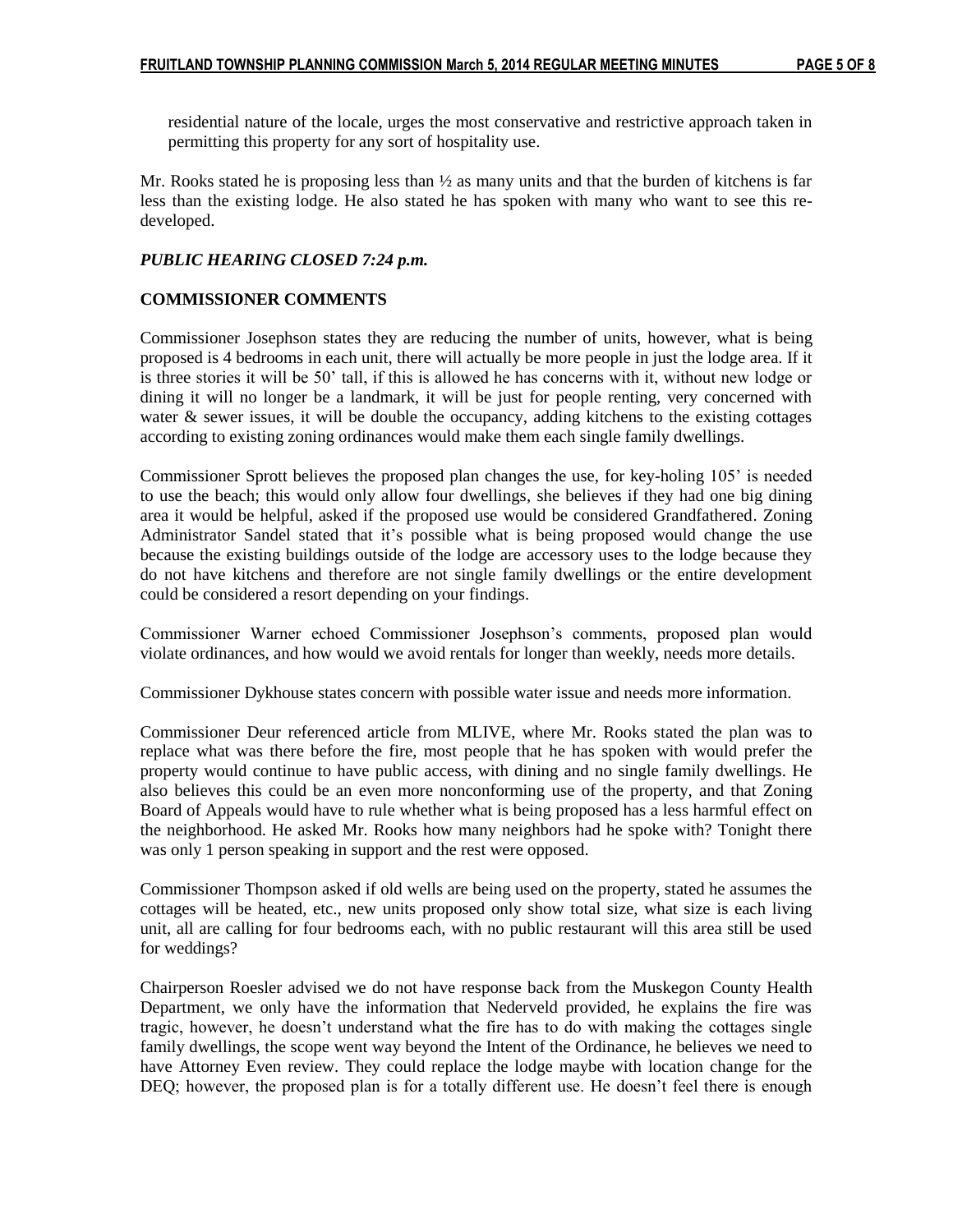information to make a decision at this time. He stated they have 90 days to make a decision so this can be tabled for further review.

> Motion by Tom Thompson, second from Leslie Sprott, *ADOPTED*, to *TABLE,* until the next meeting to give more time for response from all entities and also giving the attorney time to review.

 *7 AYES*

### **OLD BUSINESS**

# **1. Reports from Sub-Committees**

Fences, walls, hedges, berms and screens language in Lakefront Districts

Commissioner Josephson stated no report.

 Zoning for Sylvan Beach (sub-committee is Commissioners Sprott, Thompson, Warner and representative from Sylvan Beach).

Commissioner Sprott stated she emailed Alan Jackman; his response is he is willing to be part of the sub-committee when he returns.

 Review Swimming Pools in the Lake Districts (sub-committee is Commissioners Josephson, Thompson and Dykhouse).

Commissioner Josephson provided the following language for review:

Section 3.27 Swimming Pools (Current language)

- A. A swimming pool or appurtenances thereto shall not be constructed, installed, enlarged, or altered until a building permit has been obtained.
- B. The outside edge of the pool wall shall not be located closer than thirty (30) feet from any rear lot line or twenty (20) feet from any side lot line. Swimming pools shall not be located in the front yard.
- C. All swimming pools shall be constructed and enclosed by a barrier in accordance with applicable construction codes as adopted by Fruitland Township.

Proposed discussion for possible changes to ordinance:

- 1. Allow swimming pools in Lakefront Districts in front or rear yards.
- 2. Pool fence (4 feet high required) minimum ten (10) feet from property line, must be seethrough.

Pool fence minimum fifty (50) feet from bluff line.

- 3. No structures allowed inside of rear yard setback. Diving boards 36" high maximum allowed as structure within setback. Front yard setback requirements remain the same.
- 4. Leave pool setback at 20 feet- could get variance for narrow lots.
- 5. Allow building pool within 100 feet rear yard setback (to 50 feet from bluff line for fence).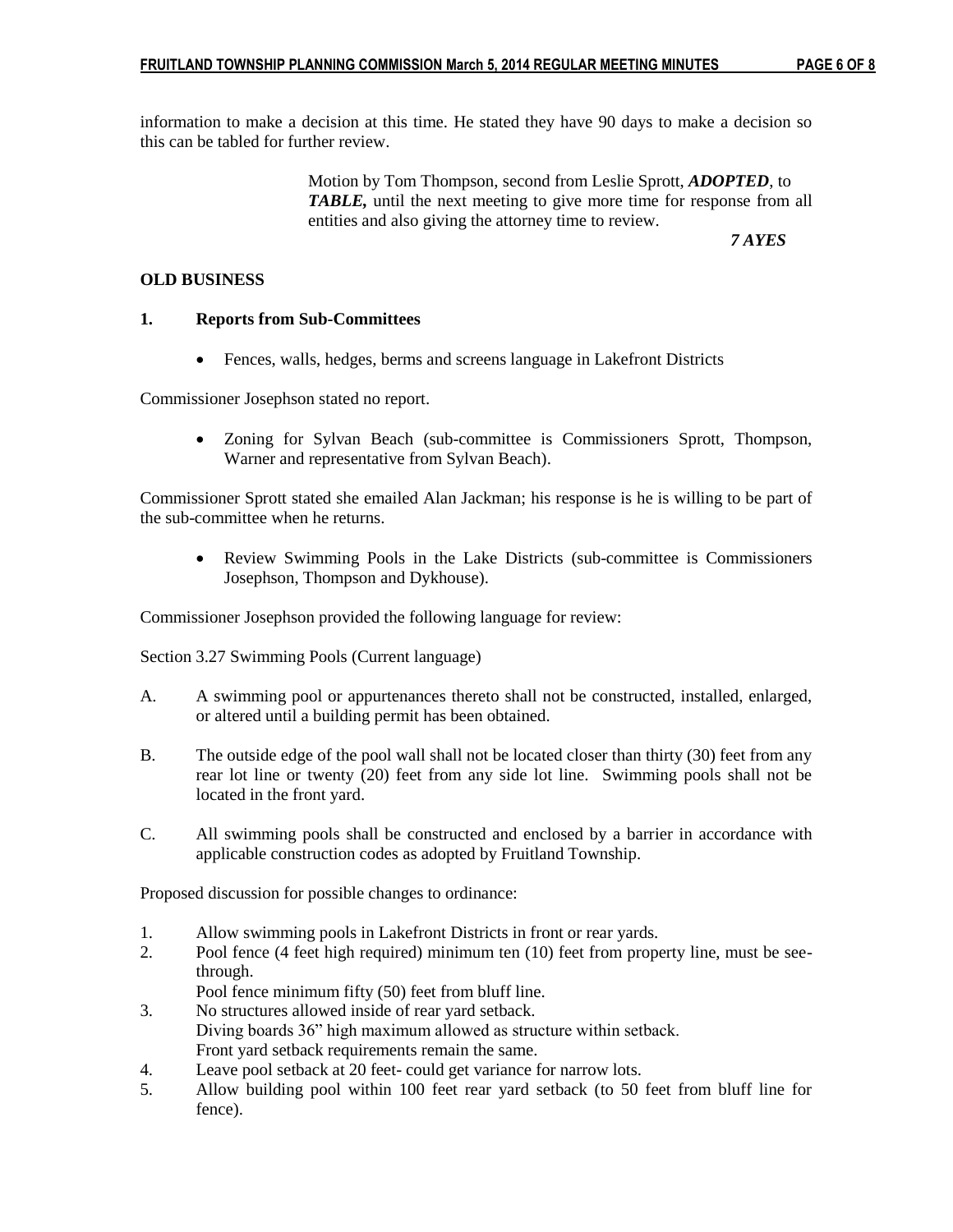- 6. Change Section 3.31 E to allow pools in Lake Michigan Shoreline Setback. ...The required setback for all structures, buildings, and new construction above and below ground, including septic systems, except for swimming pools, is a minimum 100 feet landward from the Ordinary High Water Mark of 580.5 IGLD 1985 or 100 feet landward of the bluffline.
- 7. Front yard setbacks Section 3.27 B 'swimming pools shall not be located in the front yard.'

Change in Lakeshore Districts to allow in front yards?

Commissioner Josephson stated that pool ordinances in other Townships provided by the pool place allowed more than they wish to. The do not believe any other districts need to be amended, just the lakefront districts.

Commissioner Deur asked what type of fence is considered see through, chain link or wrought iron. He doesn't agree with saying what size and kind of fence is allowed.

It was brought up that the proposed change to Section 3.31 to allow pools in Lake Michigan Shoreline Setback needs to be further reviewed, if the average is used it may not always be the  $100'$ 

Consensus is to leave the side setback at 20'; a request for variance could be made for narrow lots.

The sub-committee will meet again and draft this proposed language into the current ordinance and bring back for review and further discussion.

# **2. Discussion on Article III, General Provisions, Section 3.31 Average Setback Lines**

- Intent
- Possible conflicts with Zoning District Site Development Standards regarding Streams, Creeks & Lakes.

Zoning Administrator Sandel and Zoning Coordinator Dion will work on proposing language for the areas we feel need clarification.

### **NEW BUSINESS**

**1.** Discuss changing the number of days applications must be submitted to be put on the next month's Planning Commission or Zoning Board of Appeals agendas. It is twenty (20) days now, if applicant waits until cutoff date depending on the meeting date it could be too late for publication for the next meeting and it doesn't give the Zoning Administrator time to check to see if the application is complete.

Consensus is to propose change to thirty (30) days. Zoning Coordinator Dion will scan existing ordinances to be sure it is amended in all places. It will be put on list of things ready for Public Hearing.

**2.** Medical Marihuana Subcommittee Update.

Commissioner Deur stated that Attorney Even wants to meet with the sub-committee to discuss changes that may be required due to recent court rulings and legislative actions.